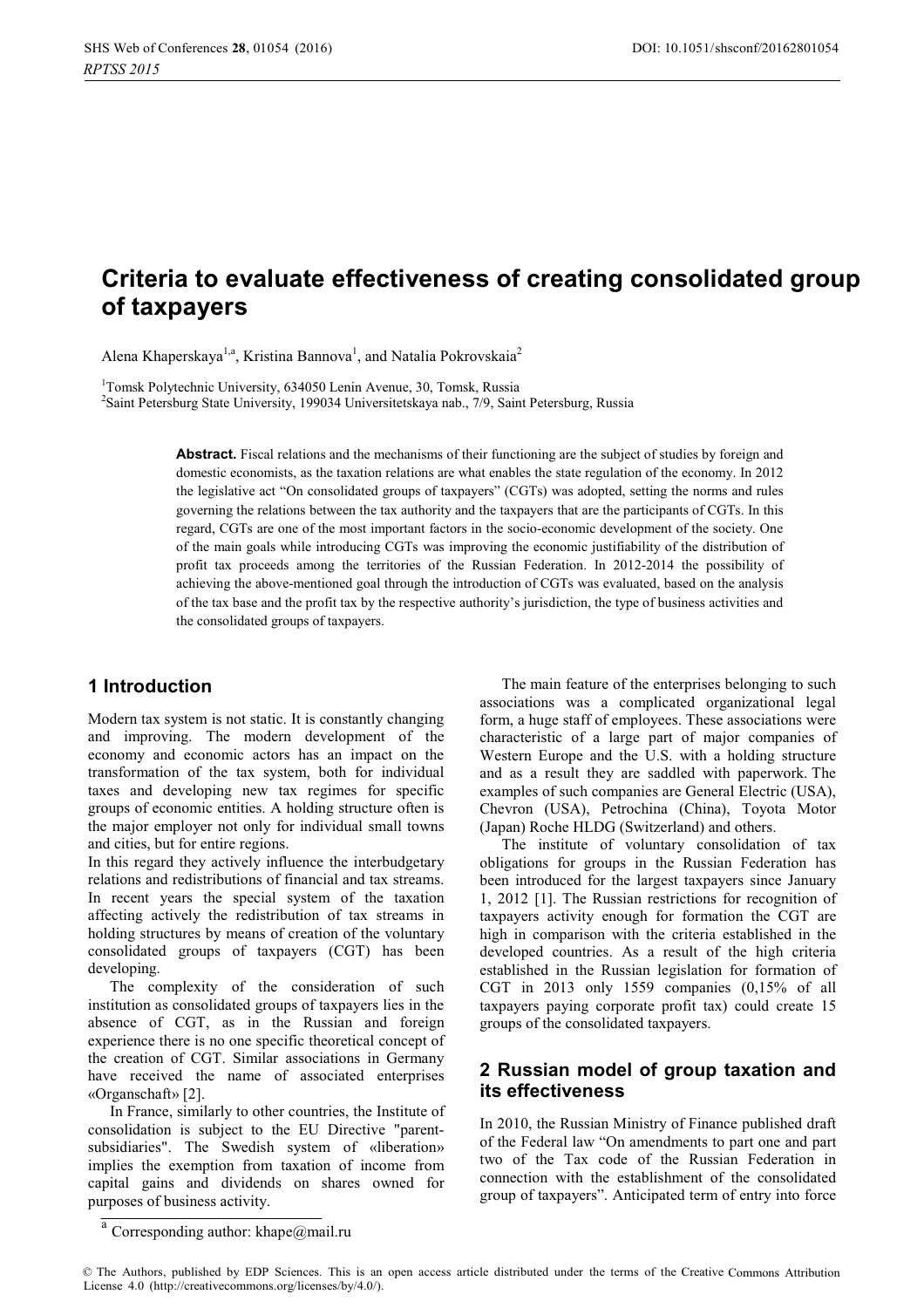of this amendment, simultaneously with the entry into force of the new rules in transfer pricing, was 1 January 2012. Compared with the previous rules the new version of the criteria values for the establishment of the CGT underwent changes [10]. It should be noted that during the two years of discussing the Federal laws concept most of its provisions remained unchanged. In particular, the application of a consolidated group of taxpayers is possible only by Russian organizations that do not have separate subdivisions outside Russia and only in respect of corporate profit tax.

Modifications to the criteria may be associated with the range entry in the consolidated group of taxpayers, since many legislators had requested reducing the barrier to entry in the consolidated group of taxpayers for inclusion in the Institute of the consolidated taxpayer more companies. Unfortunately, the Federal law is oriented only to a narrow group of large taxpayers, so few companies will be able to benefit from the CGT regime.

Objectives for introduction of CGT in Russia were regional budgets problems because of unexpected corporate profit tax base distribution among the territories of Russia by largest companies such as: transfer pricing transactions between companies belonging to the group and not controlled by the tax authorities; the problem of dividing the business into smaller in order to move to the special regime.

At the moment, analyzing the effectiveness of a consolidated groups of taxpayers modern authors consider only the existing system, without paying sufficient attention to the criteria of the formation of the CGT and prospects of their change.

We can distinguish two groups of works: the first focused on statistical models CGT creation (analysis of the dynamics of economic performance of the companies after they entered the consolidated group of taxpayers); the second contains proposals to change requirements of joining the consolidated groups of taxpayers in the absence of a unified theoretical approach to the model tax CGT

The Russian mechanism of CGT needs a revision in the following areas:

- the conditions of membership in consolidated group of taxpayers;

- the requirements for the creation of CTG, which must be complied with throughout the period of the group's action, as well as requirements to be met only while the creation of CTG;

- the procedure for amending the treaty establishing the consolidated group of taxpayers in the case of the reorganization of its members;

- changing of the responsible party in consolidated group of taxpayers, transfer of authority from the former responsible member in consolidated group of taxpayers to the new one, in particular, submission of tax returns for the corporate profit tax, tax payment (advance payment) and collection of tax carrying out audits and prosecution for tax violations;

- the procedure for corporate profit tax apportionment among the regional budgets in the

Russian Federation on the location of the CGT participants and their subdivisions;

- order the consolidated groups of taxpayers' responsible party to offset corporate profit tax paid by members of the consolidated group outside of the Russian Federation;

- the use by the CGT participants of tax rate established in Russia for certain categories of taxpayers with simultaneous analysis of changes in the tax base for corporate profit tax, which will consider the impact of reduced rates of tax.

## **3 Fiscal efficiency of CGT**

The operation of the CGT supports the migration of corporate profit tax base between regions, in particular, in 2012 in 23 subjects of the Russian Federation (28% of the total number of regions) there was a reduction of corporate profit tax in the amount of 44.6 billion rubles, and in 60 subjects of the Russian Federation (72% of the total number of regions) increased receipts of corporate profit tax in the amount of 29.1 billion rubles, in connection with the formation of consolidated groups [11-12]. Redistribution of corporate profit tax proceeds as a result of creating consolidated groups of taxpayers in 2014 is presented in table 1.

| Table 1. Changing in corporate profit tax proceeds to |
|-------------------------------------------------------|
| regional budgets as a result of creating consolidated |
| groups of taxpayers in 2014                           |

| The range<br>of<br>changing<br>in $\%$ | Increase                |                                              | Decrease                |                                              |
|----------------------------------------|-------------------------|----------------------------------------------|-------------------------|----------------------------------------------|
|                                        | Number<br>of<br>regions | <b>CPT</b><br>proceeds,<br>billion<br>rubles | Number<br>of<br>regions | <b>CPT</b><br>proceeds,<br>billion<br>rubles |
| from $0$ to<br>1                       | 11                      | 0,3                                          | 9                       | $-0.4$                                       |
| from 1 to<br>3                         | 12                      | 2,7                                          | 6                       | $-2,4$                                       |
| from 3 to<br>10                        | 17                      | 7,9                                          | 8                       | $-55,9$                                      |
| from 10 to<br>30                       | 6                       | 10,2                                         | 8                       | $-63,5$                                      |
| more than<br>30                        | 7                       | 40,8                                         | 1                       | $-4,8$                                       |
| total<br>$\sim$                        | 53<br><b>COJ</b>        | 61,9                                         | 32                      | $-127,0$                                     |

Source [9]

In 2014, was imposed a moratorium on the formation of new consolidated groups. The proposed three-year moratorium is not justified. It was the time for analyzing the data and, if necessary, for preparation of proposals on improvement the legislation within one or two years. This moratorium worsens the position of those taxpayers who only planned to create a consolidated group and has held this preparatory work.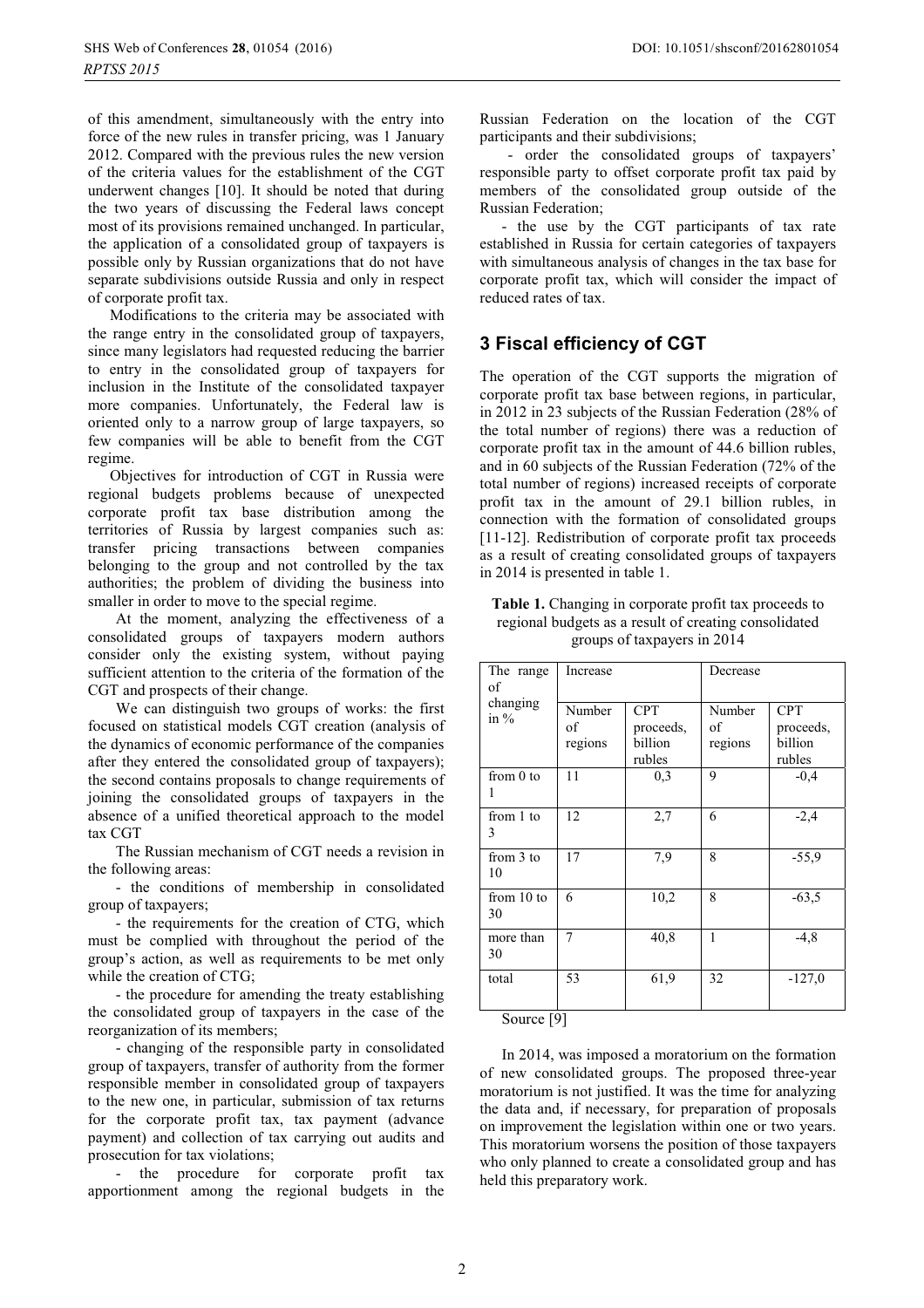The most affected by the extension of the moratorium, according to RUIE (Russian Union of Industrialists and Entrepreneurs), will be the companies that in 2014 were registered in the tax office the treaties establishing the consolidated group of taxpayers. The moratorium provided that such fully executed agreements are effective from 1 January 2016.

"Now, in violation of all obligations made by the state about their entry into force will be delayed for another 3 years", - said RUIE.

"There is a new potential limitation is that the consolidated group of taxpayers must be created for a period of not less than 5 years, the newly included into the group of participants cannot be excluded from it earlier than 5 years after inclusion, and excluded participants could not be included back into the group earlier than 5 years after exclusion. This idea was not discussed and it is difficult to support in full", - stated in the message.

From the point of view of increasing predictability of revenues of regional budgets, five-year term in any case is redundant. As noted by the Russian Union of Industrialists and Entrepreneurs, the real "depth" of budget planning in the regions and at the Federal level is 3 years.

After wide discussion the government to extend the moratorium on the formation of new consolidated groups of taxpayers until 2018.

Payment of corporate profit tax through the responsible member of the CGT led to a redistribution of the tax base between regions, and some regions suffered from this. However, as noted the Minister of Finance Anton Siluanov at the parliamentary hearings on the main directions of tax policy for the years 2016-2018, after the introduction of CGT in 2014 53 regions had increased tax base, and 32 regions had decreasing in corporate profit tax revenue. Generally decrease in tax proceeds happened at such large regions as Moscow and Khanty-Mansiysk Autonomous district that didn't lead to formation of deficiency of the regional budget in general.

#### **4 Additional criteria to evaluate effectiveness of CGT**

A particular challenge at the moment is the issue of developing criteria to assess and predict the effectiveness of established and proposed for the establishment consolidated groups of taxpayers. As we discuss before, an efficiency of the created CGT is often evaluated only by one criterion – fiscal efficiency. The answer to the question: is a CGT efficient or not? – is often in the sphere of tax proceeds level regarding regional and federal budgets of the Russian Federation. In our opinion fiscal efficiency could not be only criterion in evaluation of CGT.

All criteria of effectiveness of the CGT can be divided into three large groups:

- 1. Investment;
- 2. Economic;
- 3. Social [7].

Among investment criteria need to be considered the issues of flexibility in construction of consolidated groups of taxpayers.

Flexibility means ability to react adequately to change of a macroeconomic situation in the country and to change in phases of a business cycle, and also to correct investment streams, choosing priority and attractive branches of economy. Example of a flexible tax for example, is the corporate profit tax, smoothing the business cycle and acting as automatic stabilizers. This tax in the phase of recovery could hinder entrepreneurial activity, because the increase of tax burden is faster than profit growth. And, conversely, the burden of tax at the stage of decline is shrinking faster than profits, encouraging entrepreneurs to increase activity.

For an assessment of economic criteria, in our opinion, it is necessary to define harmony of tax burden, to minimize administrative expenses, an assessment of the discouraging effects of change in the interbudgetary streams, and also to estimate a branch orientation of real and planed CGT, for the purpose of introduction additional coefficients, for redistribution of the interbudgetary streams.

Social criteria includes the actual (projected) favorable social implications of CGT. Among them:

a) the promotion of the wellbeing categories of taxpayers;

b) improvement of the availability and quality of services to the population of the region in the field of education, culture, art, physical culture and sport, healthcare and social security;

b) creation of favourable conditions for activity that use the labour of people who need government support [8].

The interrelation and the contradiction of criteria allow assessing the advantages and the drawbacks of the existing tax regime. For example, tax incentives are fair, but they distort the tax system, which leads to economic inefficiency.

On the basis of the identified criteria it is necessary to develop a methodology for evaluating the effectiveness of the CGT, for assessment a system of interaction among participants of consolidated groups of taxpayers and the state.

Because at association in CGT we deal with the major companies, process of entry into CGT demands certain time. Economic instability could change the tax base for corporate profit tax and their distribution. As a result the process of regional budgets adaptation in redistribution of tax proceeds, is associated with the CGT.

# **5 Conclusion**

The objective of the methodology should be identified within the designated criteria - sub-criteria affecting the efficiency of creation and functioning of a consolidated group of taxpayers; detection of correlation between investment, economic and social factors in interaction between CGT and the external environment;